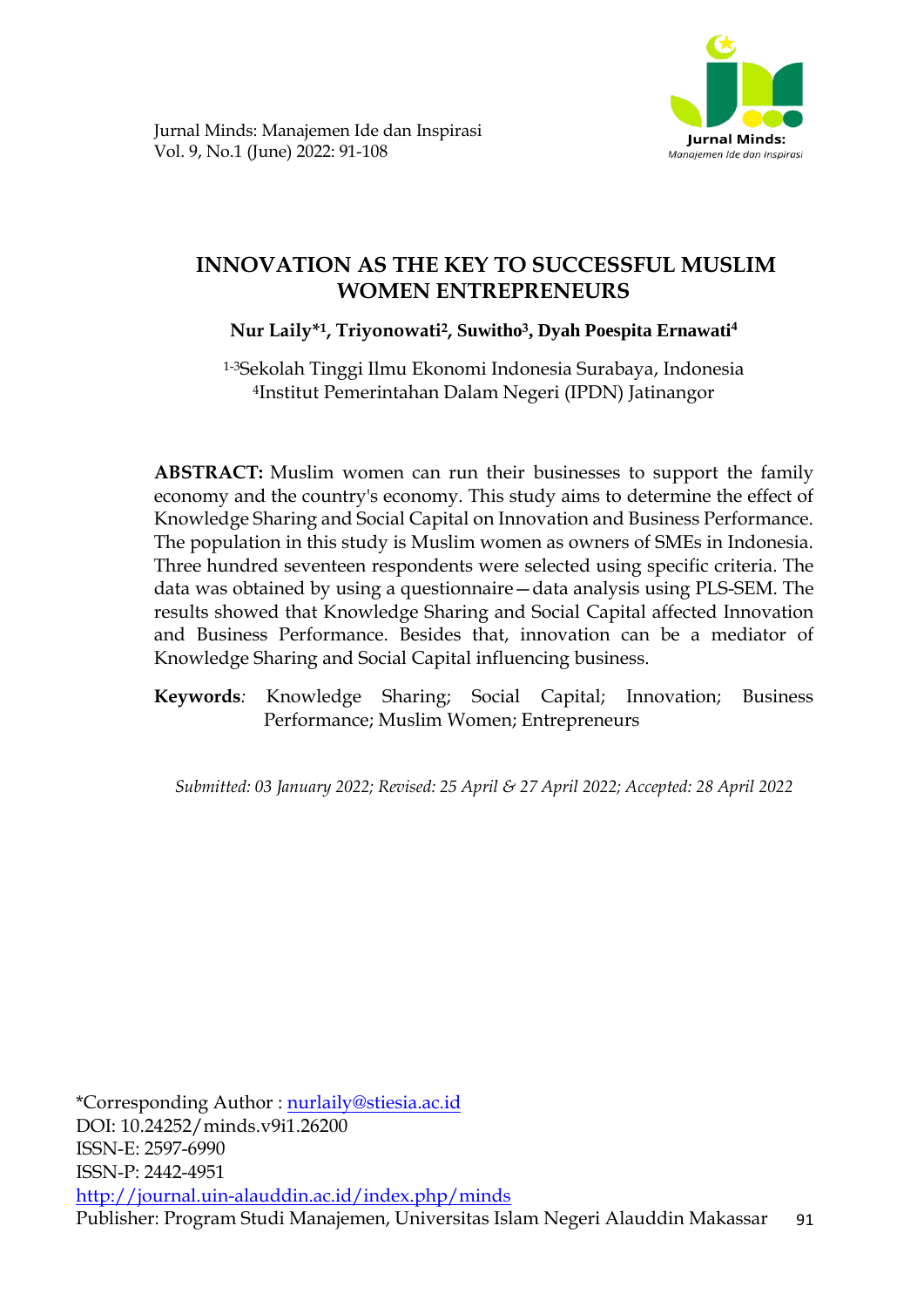#### **INTRODUCTION**

Women have been in business for a long time. The business world is challenging, competitive, and risky, but women believe they can run their businesses. The majority of successful entrepreneurs are men, but many women are successful in running their businesses. Islam regulates all human activities, including activities with others, by limiting what they can and cannot do. For *Shariah's* business, the transactions performed must be based on *Shariah*. All existing laws and regulations are in place to get the business people to obtain halal income, be blessed by Allah SWT, and achieve a fair welfare distribution. Therefore, the ethics or rules associated with Shariah business also play an essential role in the *Shariah*-based industry.

Business means *Tijarah* in the Qur'an. This is not only material in nature or mere for material gains but is also immaterial. This business includes the personto-person relationship and the person-to-person relationship with Allah's SWT. The Islamic view that Muslim women do business offers very positive value and motivates enthusiasm for Muslim women to run business. The position of women's privileges in business is secular and provides a proud part for Islamic women who work hard to support their families (Permatasari &Nafik, 2015).

In Islamic history, a successful Islamic woman is exemplified by Rasulullah's wife, Siti Khadijah. She was a businesswoman and was the perfect role model for all Islamic women worldwide, motivating Muslim women to run their businesses and succeed (Ziyad, 2013). A successful enterprise for Muslim women is to use innovation as an entrepreneurial challenge, opportunity to achieve entrepreneurial sustainability, and competitive advantage (Efawati, 2020). Innovation is an essential element that must exist in business practices. The innovation process begins from the generation of ideas to the implementation by individuals and a group so that all company or organization members show innovative behavior. And we need psychological support. Innovation is known as converting knowledge from a group of individuals or corporate members from a production process to a product on the market (Hassan & Raziq, 2019).

Knowledge is necessary as intellectual capital for entrepreneurs to achieve their business goals. Trivellas et al. (2015) showed that a knowledge-sharing culture could develop new general skills for individuals and hone existing skills. Such knowledge exchange needs to address the information and knowledge needs of employees' Social Capital facilitates the swap and combination of knowledge from one party to another within a company. Hsiao et al. (2011) define social capital as "an important resource for individuals and can strongly impact their ability to act and quality of life." Muslim woman entrepreneurs who participate in the woman entrepreneurial community share knowledge and social capital women share their experience of running a company. This knowledge exchange creates innovation and creativity for women and improves the company's performance. The use of social capital plays a significant role in improving business performance.

Previous studies applied to large corporations on knowledge Sharing on Innovation capability have shown that knowledge collecting and knowledge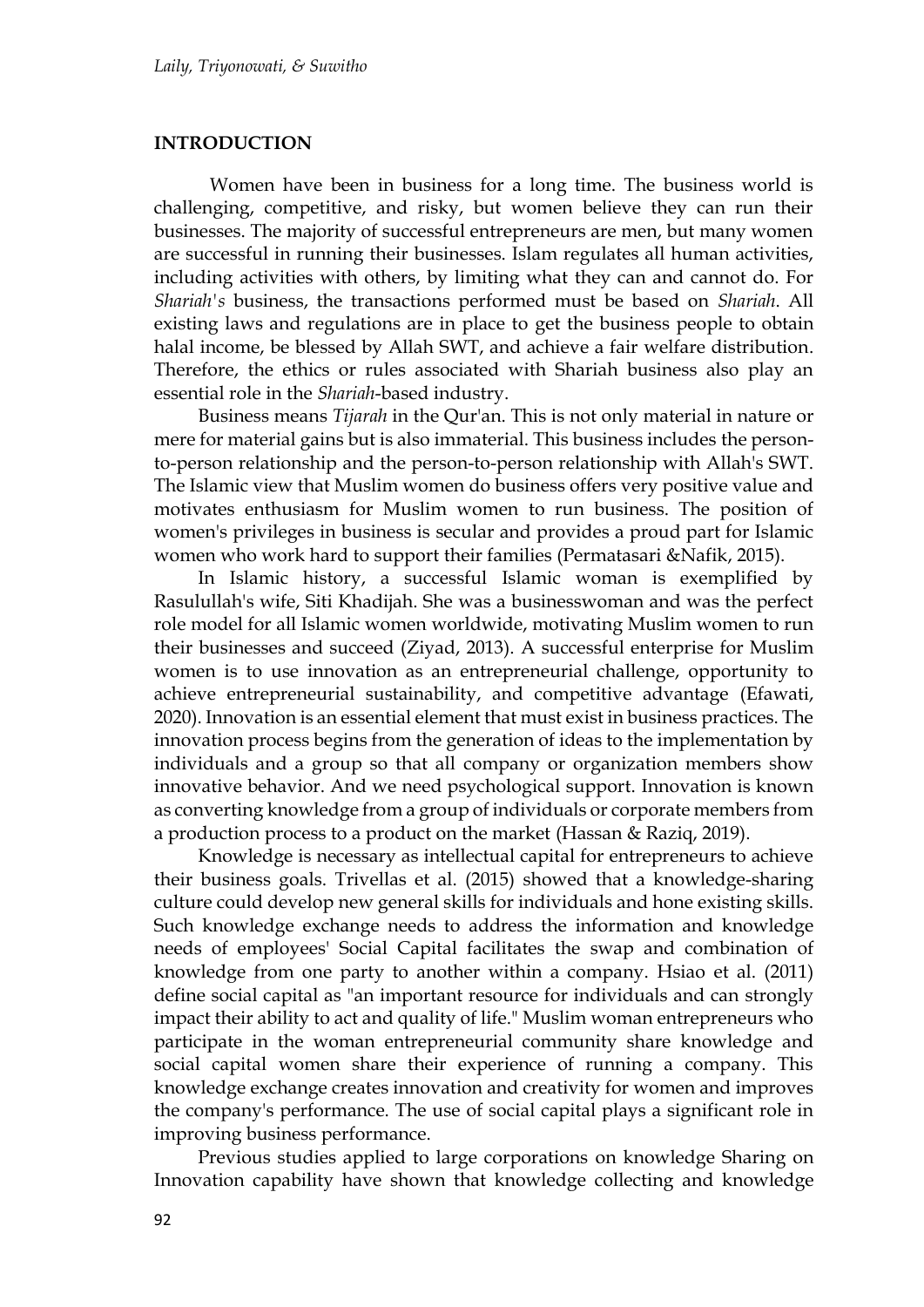donating impact innovation capability significantly (Lin, 2007). The knowledge sharing between members of an organization tends to lead to new ideas for the development of process and product innovations (Mehrabani & Hassanpouraghdam, 2012). Knowledge collecting significantly affects product and process innovation (Alhusseini & Elbeltagi, 2013). ICT-based knowledge collecting does not impact innovations that generate new ideas (Saenz, 2012).

However, the research results on the effect of Social Capital on business performance show a variety of influences. Hartono, Soegianto, and Hindarwati (2013) also indicate that social capital does not affect performance. Consistent with Hartono, a survey by Winarni (2011) shows a weak link between Social Capital and performance. Meanwhile, according to a study by Khoirrini and Kartika (2016), Social Capital has a positive impact on the performance of small businesses.

In this study, it was applied to another object, the SME run by a Muslim woman entrepreneur. Therefore, this study is essential as it can provide employment for Muslim women, increase people's income and increase SME products with local wisdom. With all the restrictions, Muslim woman entrepreneurs need to improve their innovative capabilities through knowledge sharing and create a resilient and robust SME with a competitive advantage.

## **THEORETICAL REVIEW**

## *Business Performance*

The success of their business performance usually measures entrepreneurial performance. According to Bernardin dan Russel (1993:379), it is a record of revenues generated from the function of a particular job or activity over a certain period. Therefore, performance in terms of work done by employees over a while. In this case, implementation refers to the quantity and quality of service provided. Byars (1984:311) states that performance results from efforts achieved by the presence of skills and actions in certain situations. Alternatively, performance results from a relationship between struggle, ability, and task performance.

One of the pillars of business performance is marketing performance. This means that good marketing performance produces good performance. Marketing performance is a commonly used factor in measuring the impact of strategies companies implement to achieve good marketing and financial performance (Ferdinant & Fitriani, 2015). Business performance measures marketing performance in terms of financial results, consumer behavior, competitive markets, consumer attitudes, and customer (O'sullivan & Abela, 2007). According to O'sullivan and Abela (2007), top management's measurement of marketing performance is financial results (financial), competitive market, consumer behavior, consumer attitude, and direct customer, presented to improve marketing performance and increase marketing influence within the company. Marketing performance is a fundamental element in adopting and practicing performance management. The marketing organization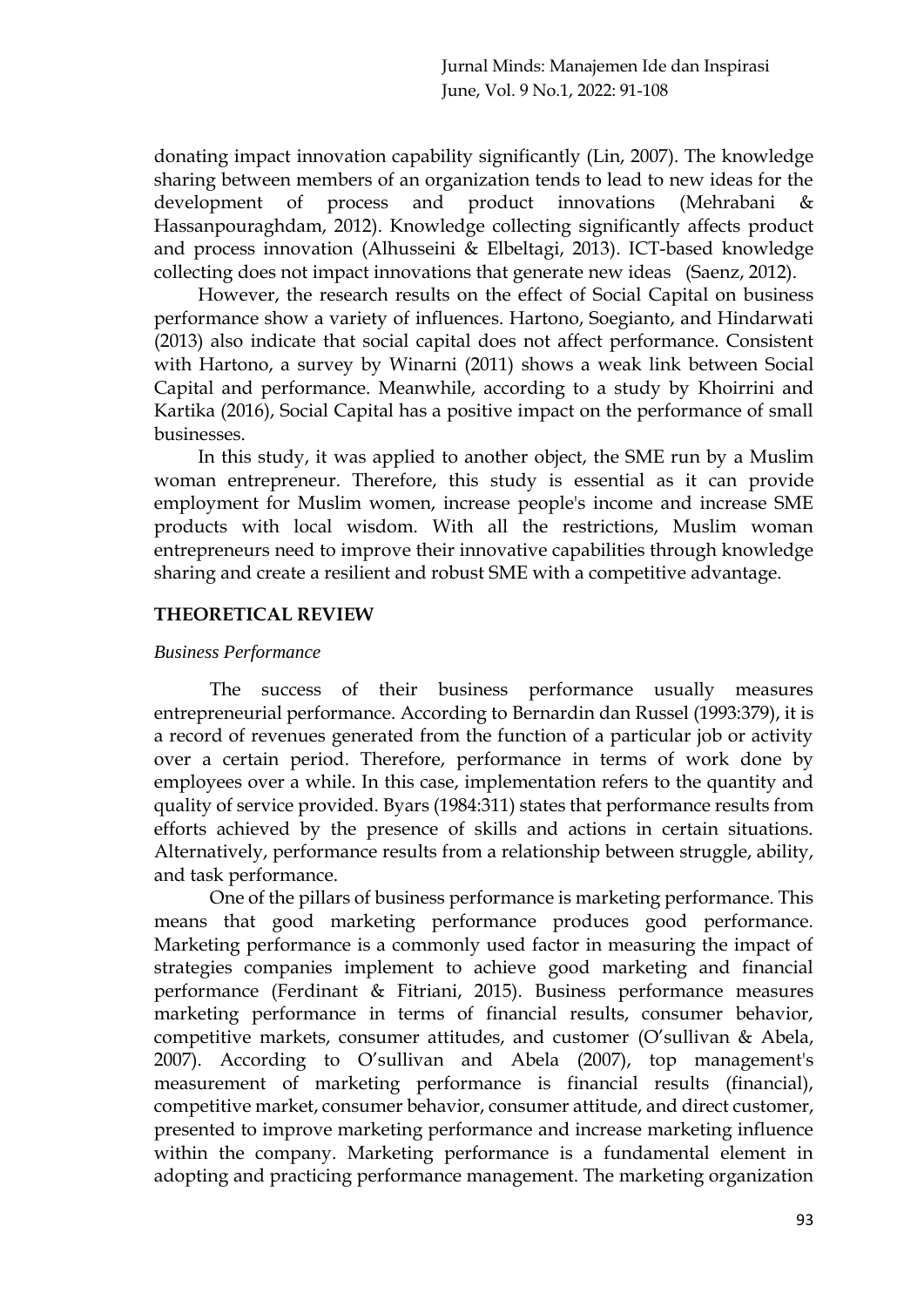uses the performance management required to ensure that the marketing organization matches the organization's results and measures the progress of activities towards these goals to improve performance and business impact (Patterson & Koller, 2011). The company's performance is the result of the company's goals achieved through the effectiveness of the applied strategies and methods Fairoz et al. (2010) and Chung et al. (2012) describe the company's performance such as profit, sales growth, product quality and service of new products that are successful in the market and ROI. Business development is expected to improve due to increased sales and customers compared to the previous year.

## *Knowledge Sharing*

Knowledge is an organized collection of information about areas that are already understood. Knowledge can be shared with members to create corporate value and double knowledge (Tsai & Liao, 2014). Knowledge management is defined as creating, acquiring, capturing, sharing, and using knowledge to improve learning and organizational performance (Scarborough, Swan, & Preston, 1999). Sharing has been adopted from "Toward a Knowledge-Based Theory" (Pangil & Chan, 2014): Tacit Knowledge and Explicit Knowledge. According to Nonaka (1991), Tacit Knowledge is the knowledge that is not easily seen and expressed, is very personal, difficult to formulate and codify, and is stored in the human brain, making it difficult to communicate and share with others. Tacit knowledge is the most critical knowledge for creativity and innovation. Explicit knowledge can be expressed in words and numbers and can be easily conveyed in various forms. The change from tacit knowledge to detailed knowledge is to form an organizational culture of knowledge sharing among all organization members. According to Tobing (2007:9), knowledge sharing is the stage of disseminating and providing knowledge at the right time for employees in need.

According to Akhavan and Hosseini (2016), knowledge exchange is an individual relationship that enrolls in a community where individuals interact through virtual or personal spaces, groups, and forums and share knowledge with others. In addition to maximizing learning, exchanging knowledge can also allow studying knowledge to acquire or create new knowledge. Knowledge exchange is considered a crucial process in knowledge management. Knowledge sharing is using an individual's ability to expand an organization's knowledge, and this knowledge transfer process is reciprocal. According to Akram et al. (2016), knowledge exchange can be described as contributing to an organization's knowledge base by enriching existing knowledge. It is also seen as a strategy that promotes increased productivity, improves competitor performance, minimizes employee turnover, improves talent, and increases innovation and creativity (Razaka et al., 2016). Knowledge management refers to how an organization processes knowledge at different stages of life within an organization. There are four main processes: knowledge discovery, knowledge acquisition, knowledge sharing, and knowledge application (Bacera, Fernandez, & Sabherwal, 2010).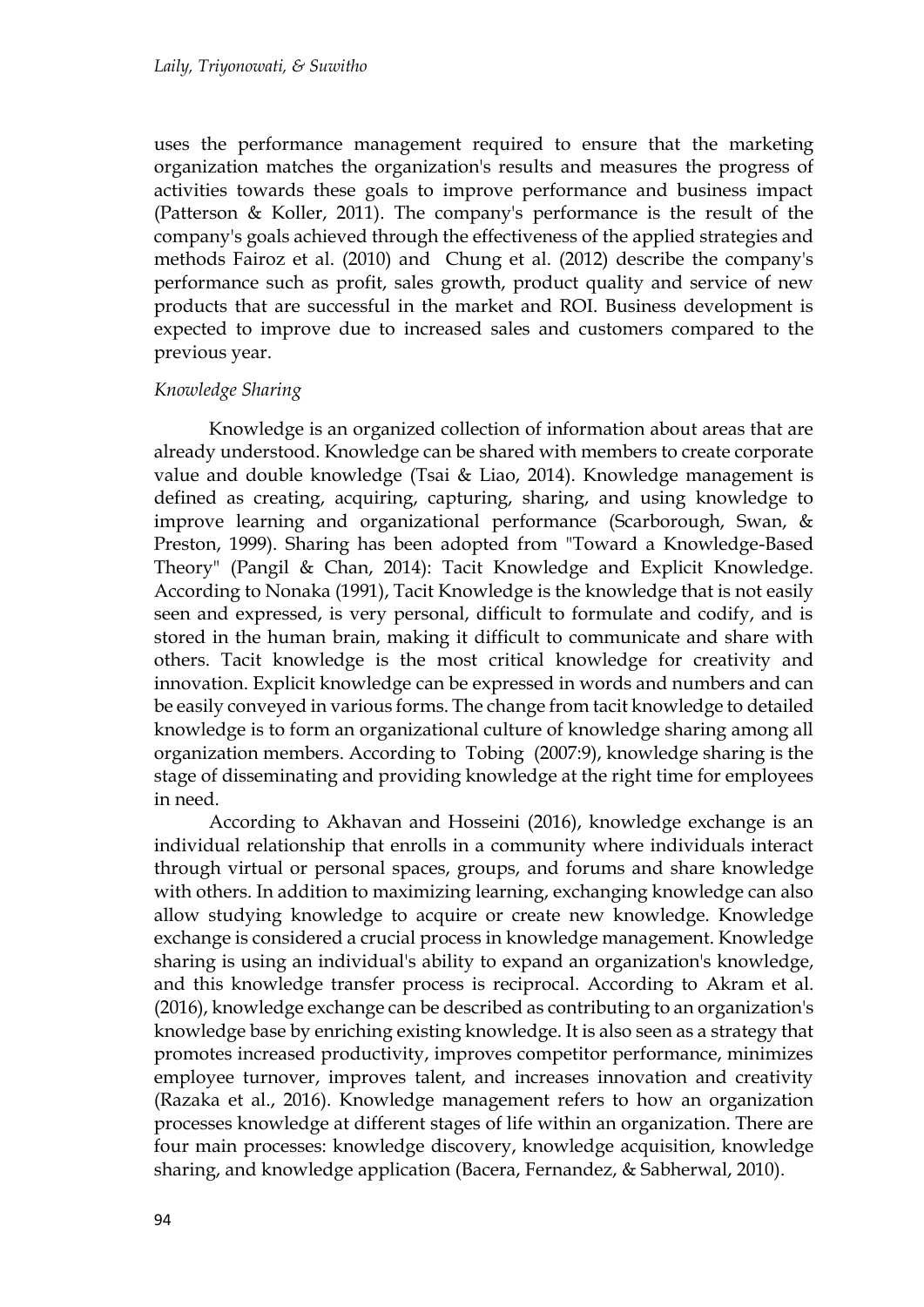Knowledge sharing activities include sharing experience and knowledge that helps individuals solve word problems based on their previous experience. Knowledge-sharing activities are typically performed among employees or colleagues, including sharing experiences and expertise that help employees or individuals solve work or organizational problems based on their experience. Better or more frequent knowledge exchanges affect the performance of individuals and organizations (Soenjoto, 2016). Increased knowledge-sharing activities impact personal performance improvements (Wenning, 2016). Aulia (2016) shows a positive relationship between knowledge sharing and team member performance, and knowledge sharing has a significant impact on performance. Simultaneous exchange of knowledge not only affects the skills and abilities of individuals and organizations but can also strengthen the intellectual capital of organizations in the areas of human and organizational capital (Shahin et al., 2014)

## *H1: Knowledge sharing affects Business performance*

## *Social Capital*

Social capital is now widely used by scholars and practitioners in various studies. Social capital exists primarily as an alternative to other modalities such as economic capital, cultural capital, and human capital. Social capital in social obligations is institutionalized by everyday lives, roles, authorities, responsibilities, reward systems, and other bonds that lead to collective action. Social capital is a relationship created from social norms that are social glues, that is, the creation of unity between group members. Social capital arises from the interaction of people within a community.

Bourdieu (1986) was the first to study social capital and argued that to understand the structure and functioning of the social world, it is necessary to discuss money in all its forms. It is not enough to only discuss capital as it is known in economic theory. It is also essential to know the conditions of transactions that, in economic theory, are considered non-economic because they cannot directly maximize material profits. Every transaction of financial capital is always accompanied by immaterial capital in the form of cultural and social capital.

The measurement of social capital can be recognized in the interactions of both individuals and institutions, such as building and maintaining trust among members of the community. According to Coleman (1999), social capital is the ability of people to work together in different groups and organizations to achieve common goals. In addition, social capital is viewed in terms of functionality, which is not a single entity but is made up of different entities that share two general characteristics. That is, (1) all of them consist of several aspects of the social structure, and (2) the entities facilitate the actions of the individuals within the structure.

According to Field (2010:26), social capital is a relationship created and linked by trust and mutual understanding. A shared value that binds group members to enable efficient and effective collaboration. According to Eklinder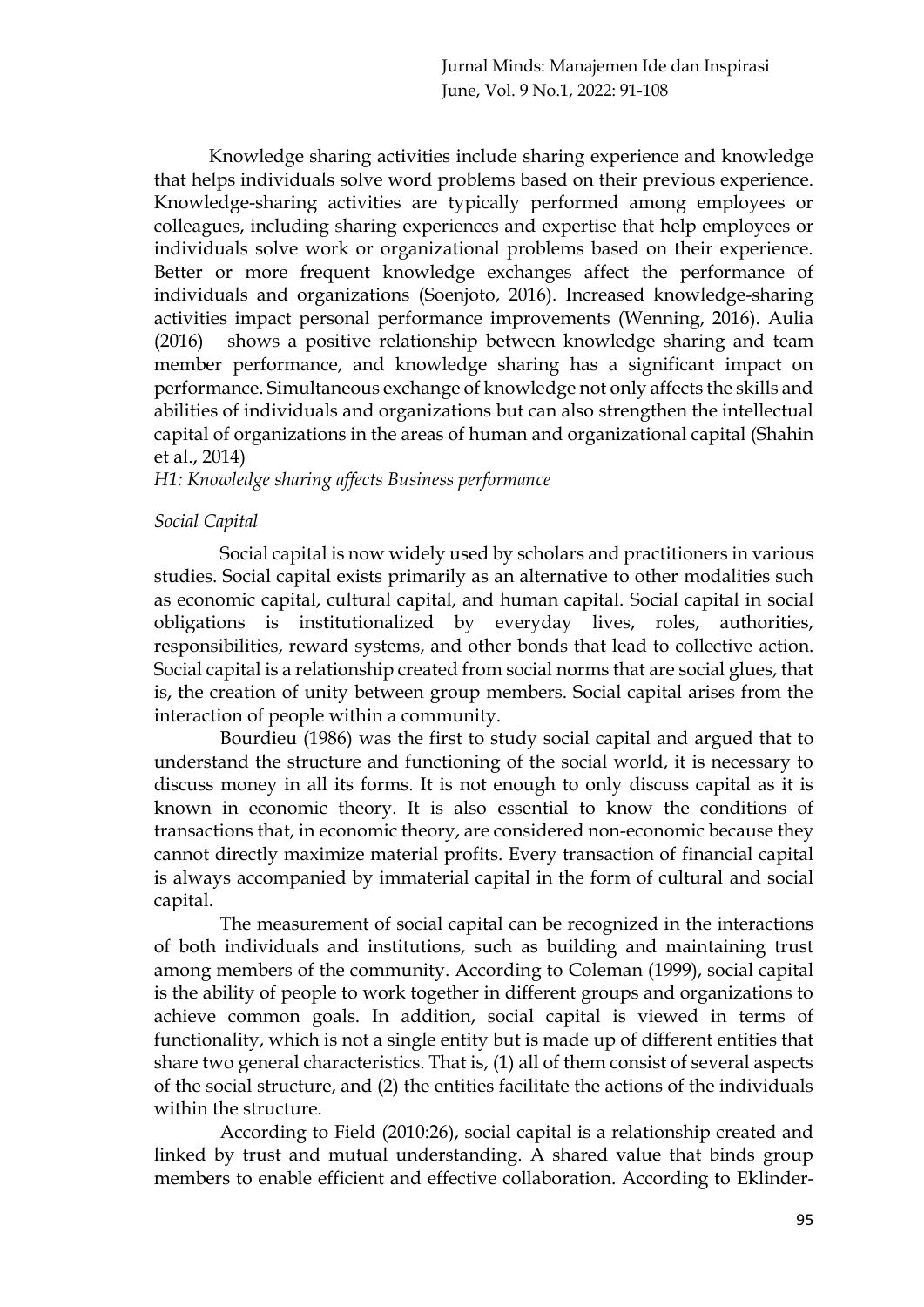Frick, Eriksson, and Hallén (2014), social capital enables people to act together to achieve their goals. It describes social relationships as a by-product of networks, norms, and trust. The term is an intangible asset that affects the level of cooperation. The structural aspects of social capital relate to the general structure of relationships, the relational aspects of social capital relate to the nature of relationships, and the cognitive aspects of social capital relate to language and universal perspectives in networks (Chang & Chuang, 2011). The company's business performance relies heavily on internal and external social capital owned and developed (Ferdinand & Fitriani, 2015). In addition, social capital has a positive impact on business performance, and the better social capital is, the better it is (Andriani, 2012). Meanwhile, according to a survey by Khoirrini and Kartika (2016), social capital has a positive impact on the performance of SMEs. The results of the study by Astuti, Supanto, and Supriadi (2019); and Khoironi and Saskara (2017) show that social capital has a positive effect on marketing performance.

*H2: Social Capital affects Business performance*

#### *Innovation*

Innovation is a critical success factor for a company to achieve a long-term competitive advantage. Innovation is an essential element that must exist in business practices. Innovation is an idea that is defined as a knowledge base to create something useful, modified, or invented to evolve from the business (Afriyie, Melyoki, & Nchimbi, 2020). Innovation can be defined as the ability of a company to deliver new things better and compete in new or old markets.

The innovation process begins with individuals and groups, from idea generation to implementation. Social and psychological support is needed to ensure that all company or organization members show innovative behavior (Amabel, 2012). Innovation is known as converting knowledge from a production process to a product on the market by an individual or a group of corporate members (Hassan & Raziq, 2019). In addition, Robbins (2018) focuses on three key points in implementing innovation. In other words, the way of thinking when observing the phenomenon, new ideas from thoughts, ideas, systems, and conclusions of views. Innovation can be defined as the ability of a company to do new things better and compete in new or old markets. There is no provision on how SMEs innovation measures innovation itself based on a subjective comparison of SMEs, such as the presence of new products and services faster than others (Afriyie et al., 2020).

Knowledge exchange activities are closely linked to improving an individual's ability to innovate. Skill or ability in innovation is the ability to adapt, integrate, and reconstruct all skills, functional abilities, and resources. Sharing explicit and tacit knowledge has a significant impact on the speed and quality of innovation (Zohoori & Omid, 2013). This core presents by exchanging information and expertise (Andre, Ratna, & Haris, 2015). *H3: Knowledge sharing affects innovation*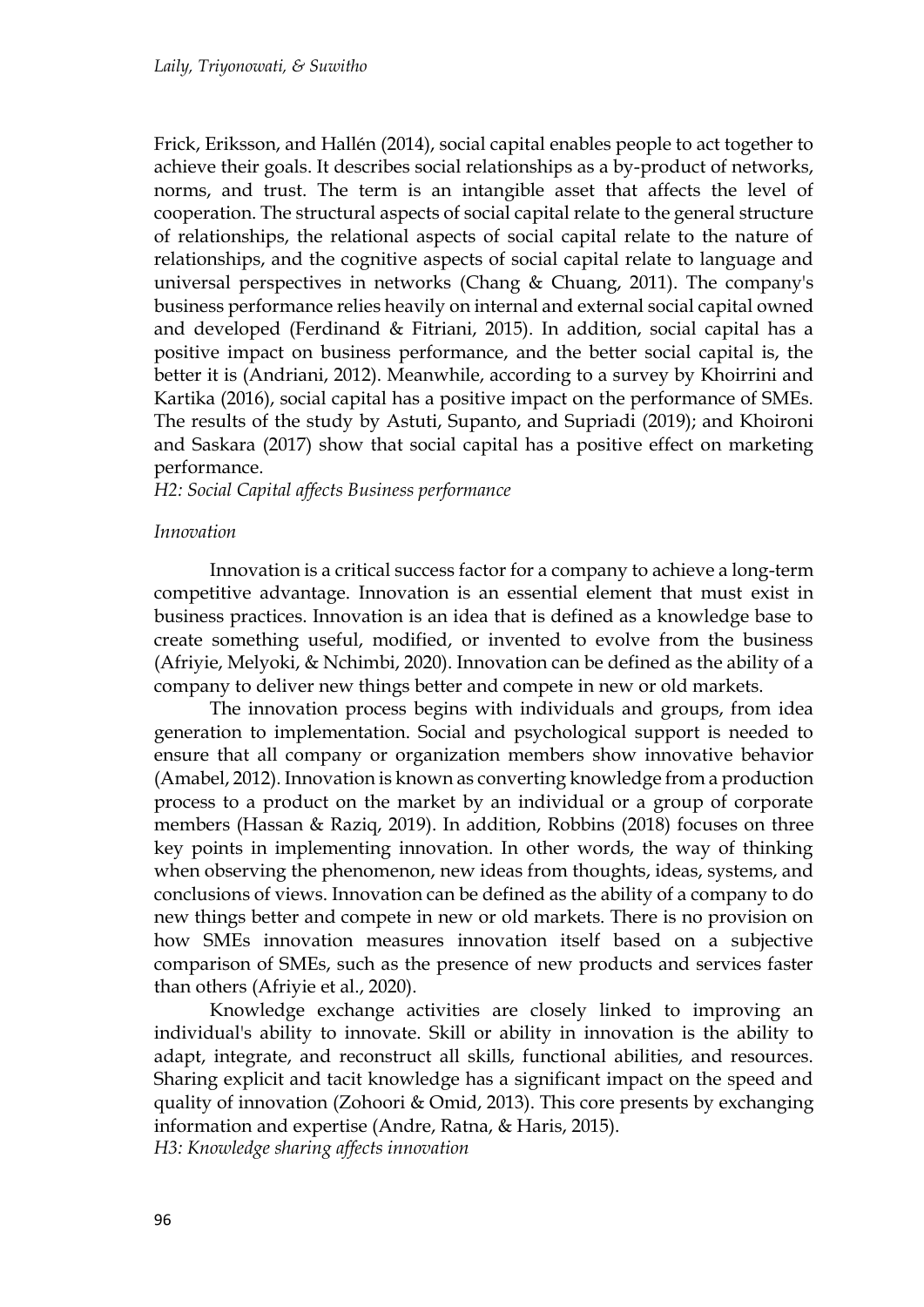Social capital focuses on networks, the norms that govern relationships between individuals, mutual trust, and collaborative networks. Cooperative networks enable communication and interaction, growing mutual trust and strengthening cooperation. There are always interactions, communication networks, information, and innovations between individuals, groups, or other institutions in the adoption process. Learning from others means that you have information about other individuals Bulu et al. (2016), and thus: *H4: Social capital affects innovation*

Improving innovation capabilities can help individuals overcome workplace problems and improve the quality and quantity of work. Good innovation skills help create initiatives to develop more effective and efficient working methods. The more knowledge exchange applications improve process innovation and product quality through new technologies, the better the company's performance (Azadehdel & Ajamshidinejad, 2013). Innovative capabilities that emerge in new ideas, new ways of working, and product innovation can improve performance. The difficulty of sharing knowledge lies in the willingness of the owners to disclose and share information. This obstacle can be overcome by trusting each other in knowledge sharing.

Women`s entrepreneurship is recognized as the primary job creation and innovation distributor. Their participation in economic activities compatible with ownership and control of productive assets accelerates development processes and reduces poverty and inequality while improving the overall well-being of children. Entrepreneurs as individuals will always try to develop their abilities to adapt to working together in an organization. The pattern of organized cooperation, which is ordered by specific goals related to each other, is determined by the depth of the relationship. Research Aristanto (2017) states that the quality and quantity of individual work becomes better when the individual can innovate. Unique innovation abilities will allow the initiative to effectively and efficiently produce work methods. Osman et al. (2016) state that the three types of innovation (product, process, technology, and organization) affect team member performance. Sukaatmadjaa et al. (2021) prove that there is a direct effect of innovation on the performance of women entrepreneurs, and thus:

*H5.: Innovation affects business performance*

*H6.: Innovation mediates the relationship of knowledge sharing to the Business performance*

*H7: Innovation mediates the relationship of Social Capital to the Business performance*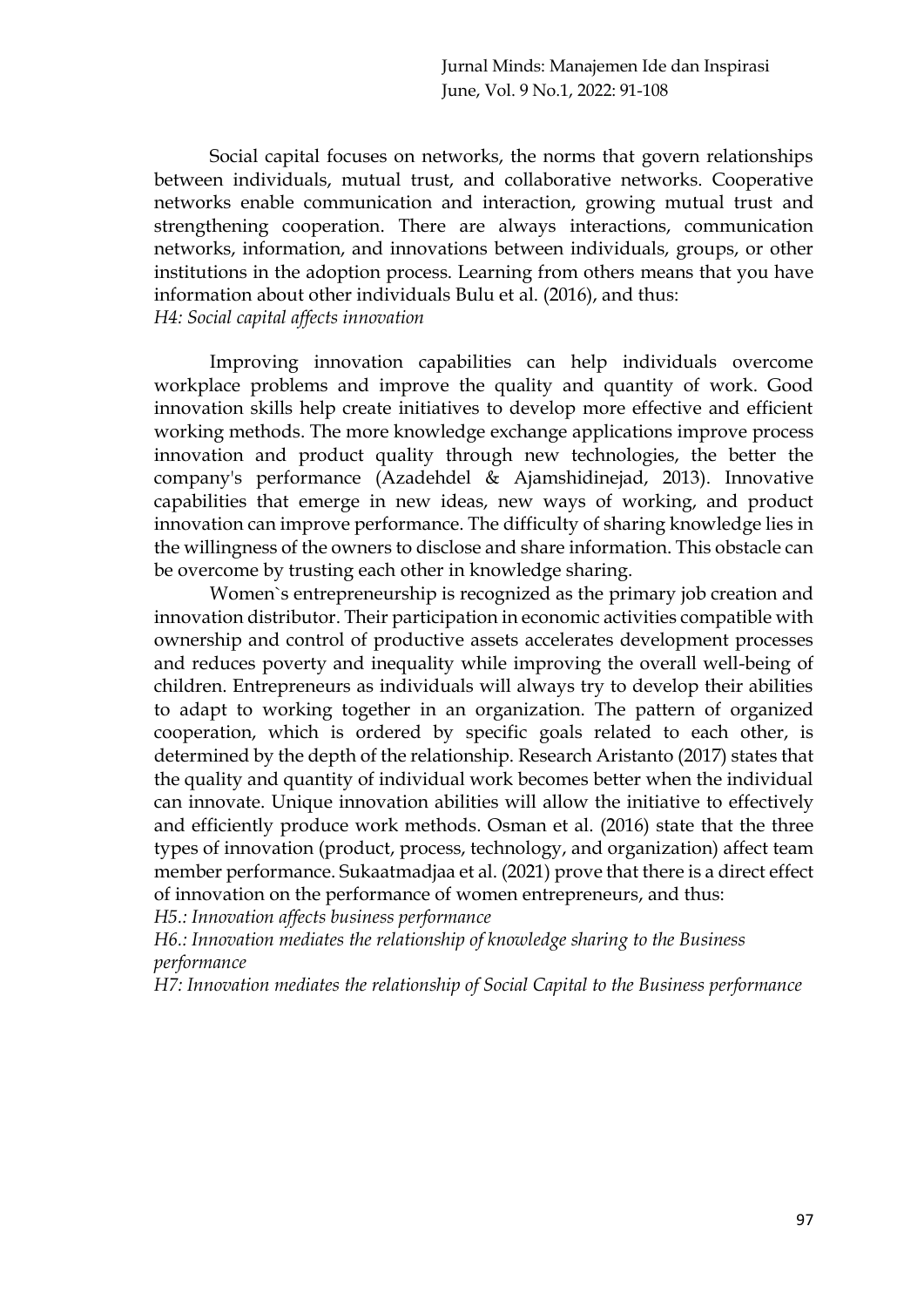

Figure 1. Conceptual Framework

## **METHODOLOGY**

This study uses a quantitative approach because it is based on a solid and reliable generalization of theory, uses the principle of positivism, namely testing data and theory through hypothesis testing, and assesses whether social capital, information sharing, and innovation are factors that support or hinder the business performance of Muslim women entrepreneurship in Indonesia. The data used are from Muslim women entrepreneurs because the number of informal entrepreneurs is unknown. The sampling technique uses the Lemeshow formula; The sampling technique applied is purposive sampling, namely the sampling technique with specific considerations. The population used is a group of Muslim women entrepreneurs who are members of a group of women entrepreneurs with the following criteria: (1) business owners with (2) businesses that have been established for more than one year. The sample of research respondents used was 317 samples. According to Hair, Anderson, Tatham, and Black (2010), the number of scales used should be 5 to 10 multiplied by the indicator so that the 317 sample was sufficient to represent Muslim women entrepreneurs.

This study identified Knowledge Sharing Variables. The indicators used were developed by Taego et al. (2013), Tacit Knowledge Sharing, and Explicit Knowledge Sharing. Variable Social capital indicators were developed by (Chang (2011), namely: trust, norms, and networks, and Variable Innovation indicators were developed by Laily and Dewi (2018), namely: Exploration of opportunities, generating ideas, Formative investigation, Championing, and Application. Business Performance variables, indicators developed by O'sullivan and Abela (2007) and; Voss and Voss (2000): sales turnover, number of customers, profits, sales growth, competitive market, and consumer attitudes. The data collection was carried out by distributing questionnaires. Indicators are measured on a 5 Likert scale, where  $1 =$  strongly disagree;  $2 =$  disagree;  $3 =$  neutral;  $4 =$  agree, and 5 = strongly agree.

The data analysis used the Partial Least Square (PLS) approach, a component or variant-based Structural Equation Modeling (SEM) equation model. The formal model defines the latent variable as a linear aggregate of the indicators. The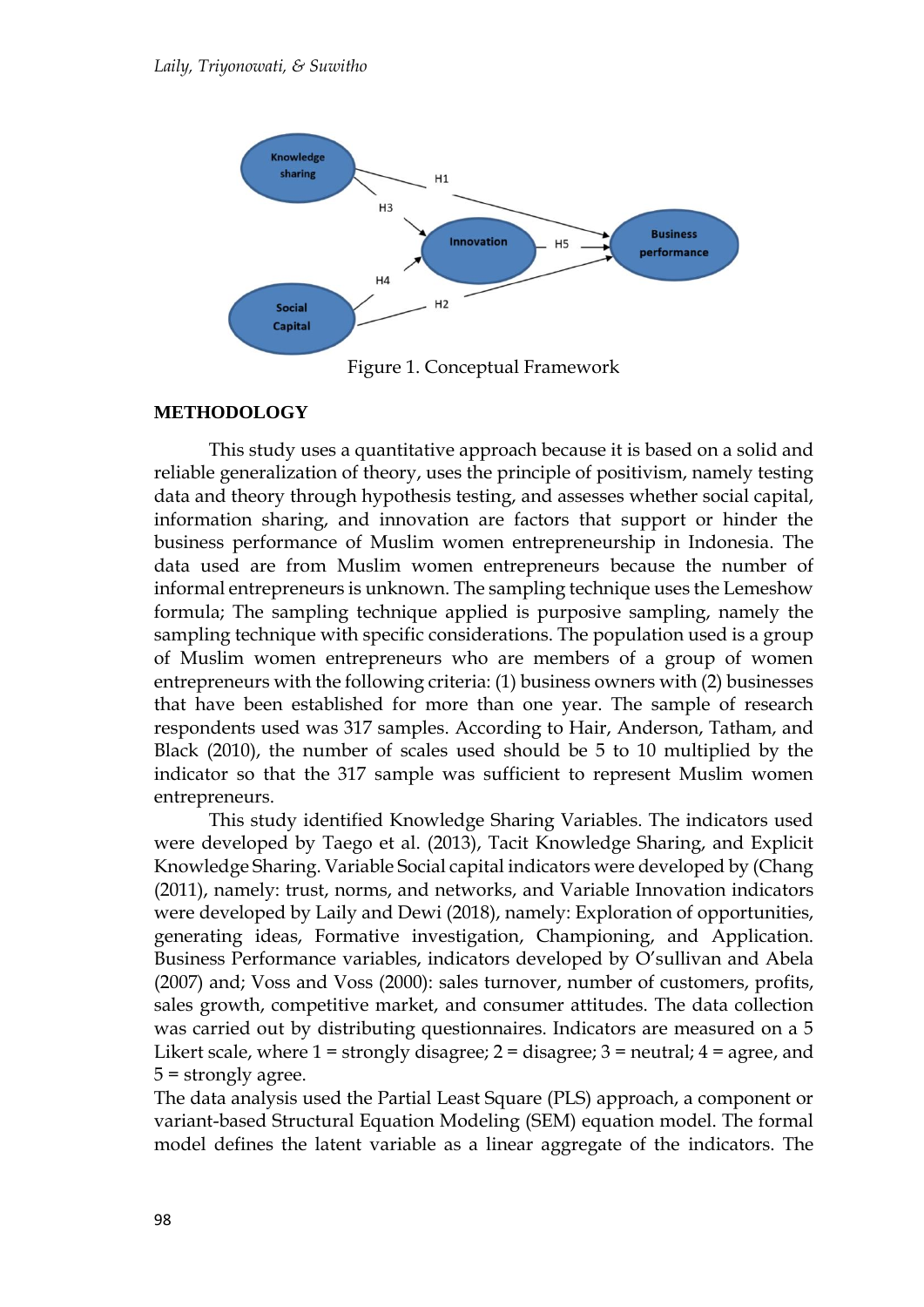weight estimate for creating the component score for the latent variable is obtained based on the inner and outer models.

#### **RESULT AND DISCUSSION**

#### *The Data Information and Quality*

The number of respondents who met the required criteria was = 317. Respondents were mainly between 36 and 45, with 115 people accounting for a 36.3% share. These results suggested that female entrepreneurs show productive time and maturity in running their businesses. Most of the female entrepreneurs surveyed had  $128 = 40.4\%$  basic training. These results showed that women were being helped run their businesses through education. The maximum age of entrepreneurs was 25, 142 companies = 44.8%. These results indicated that the companies had passed a crucial time for their companies to survive. The validity and reliability of the tested data would be revealed using convergent validity and discriminant validity. Concurrent validity testing was done with the outer loading value. The indicator is valid if it has an external loading value  $> 0.50$  and is significant (Ghozali, 2014), as in table 1.

| raon r. Outer Loudings<br>Indicators and latent variables | Outer loading | P Values |
|-----------------------------------------------------------|---------------|----------|
| $INV1$ <- Innovation $(Z)$                                | 0.745         | 0.000    |
| $INV2$ <- Innovation $(Z)$                                | 0.769         | 0.000    |
| $INV3$ <- Innovation $(Z)$                                | 0.723         | 0.000    |
| INV4 $\leq$ Innovation (Z)                                | 0.731         | 0.000    |
| $INV5$ <- Innovation $(Z)$                                | 0.671         | 0.000    |
| INV6 $\leq$ Innovation (Z)                                | 0.739         | 0.000    |
| KS1 <- Knowledge Sharing (X1)                             | 0.677         | 0.000    |
| KS2 <- Knowledge Sharing (X1)                             | 0.758         | 0.000    |
| KS3 <- Knowledge Sharing (X1)                             | 0.733         | 0.000    |
| KS4 <- Knowledge Sharing (X1)                             | 0.745         | 0.000    |
| KS5 <- Knowledge Sharing (X1)                             | 0.790         | 0.000    |
| KS6 <- Knowledge Sharing (X1)                             | 0.806         | 0.000    |
| LO1 <- Social Capital (X2)                                | 0.739         | 0.000    |
| LO2 <- Social Capital (X2)                                | 0.747         | 0.000    |
| LO3 <- Social Capital (X2)                                | 0.633         | 0.000    |
| LO4 <- Social Capital (X2)                                | 0.729         | 0.000    |
| LO5 <- Social Capital (X2)                                | 0.740         | 0.000    |
| OP1 <- Business Performance (Y)                           | 0.755         | 0.000    |
| OP2 <- Business Performance (Y)                           | 0.805         | 0.000    |
| OP3 <- Business Performance (Y)                           | 0.836         | 0.000    |
| OP4 <- Business Performance (Y)                           | 0.726         | 0.000    |
| OP5 <- Business Performance (Y)                           | 0.786         | 0.000    |
| OP6 <- Business Performance (Y)                           | 0.568         | 0.000    |

Table 1. Outer Loadings

Source: Adapted Smartpls output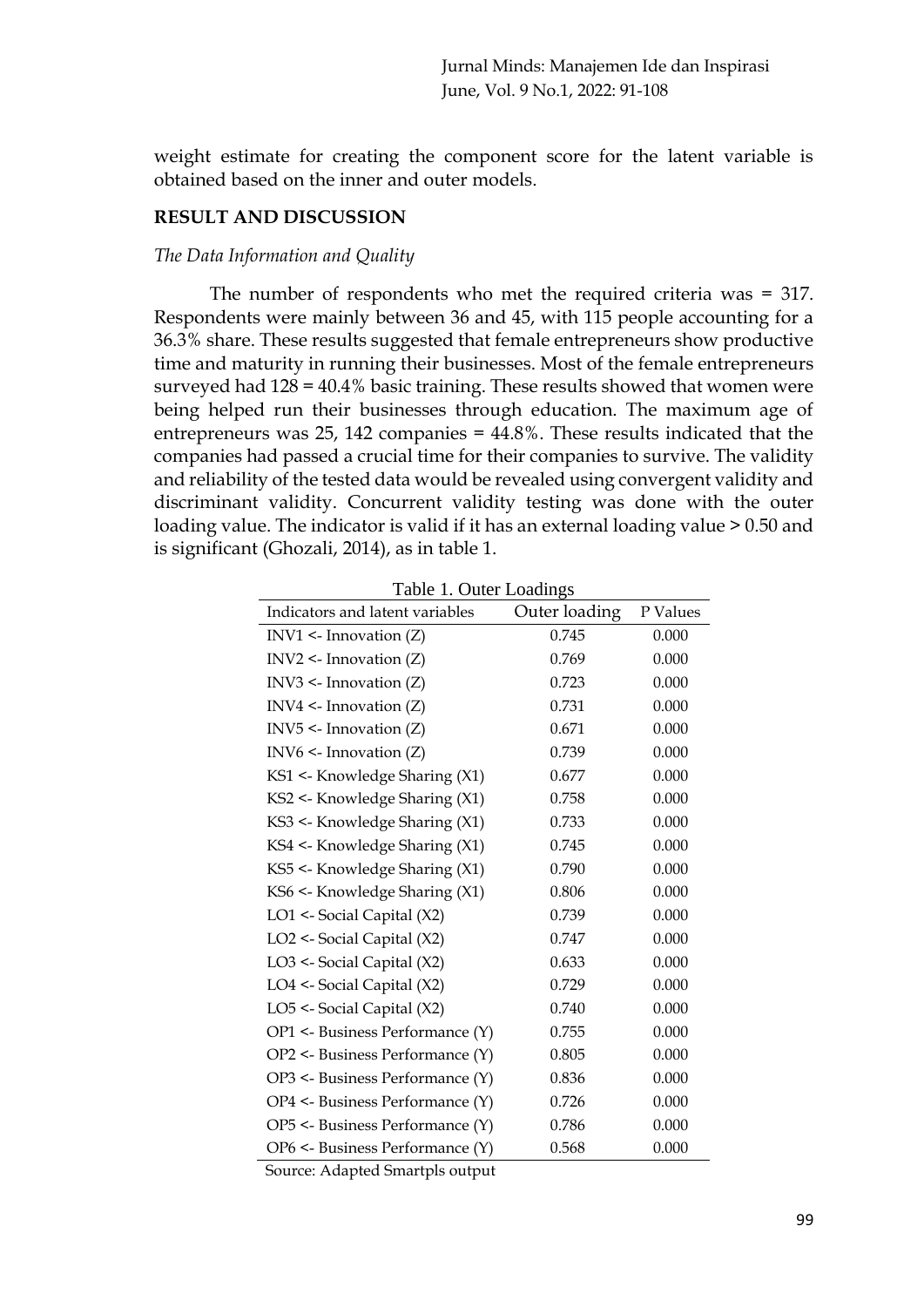A convergent validity test can be seen from the AVE value > 0.5. Table 2 This shows that the real AVE value test is  $> 0.5$ ; thus, it meets convergent validity criteria.

| Table 2. Construct Reliability and Validity |                       |                                  |  |  |  |
|---------------------------------------------|-----------------------|----------------------------------|--|--|--|
| Constructs                                  | Composite Reliability | Average Variance Extracted (AVE) |  |  |  |
| Business Performance (Y)                    | 0.884                 | 0.564                            |  |  |  |
| Innovation $(Z)$                            | 0.873                 | 0.533                            |  |  |  |
| Knowledge Sharing (X1)                      | 0.887                 | 0.567                            |  |  |  |
| Social Capital (X2)                         | 0.842                 | 0.517                            |  |  |  |

Source: Adapted Smartpls output

Table 3 reveals the results of the discriminant validity test by using the Fornell-Larcker criteria. All variables must be explained by their indicators and present a more significant score comparable to the unrelated constructs

| Table 3 Discriminant Validity |                                    |              |                           |                        |  |  |  |
|-------------------------------|------------------------------------|--------------|---------------------------|------------------------|--|--|--|
| Items                         | <b>Business</b><br>Performance (Y) | Innovation   | Knowledge<br>Sharing (X1) | Social Capital<br>(X2) |  |  |  |
| OP <sub>1</sub>               | 0.755                              | (Z)<br>0.382 | 0.315                     | 0.278                  |  |  |  |
| OP <sub>2</sub>               |                                    |              |                           |                        |  |  |  |
|                               | 0.805                              | 0.394        | 0.347                     | 0.297                  |  |  |  |
| OP <sub>3</sub>               | 0.836                              | 0.444        | 0.413                     | 0.371                  |  |  |  |
| OP <sub>4</sub>               | 0.726                              | 0.373        | 0.228                     | 0.352                  |  |  |  |
| OP <sub>5</sub>               | 0.786                              | 0.439        | 0.372                     | 0.413                  |  |  |  |
| OP <sub>6</sub>               | 0.568                              | 0.174        | 0.144                     | $-0.025$               |  |  |  |
| INV1                          | 0.394                              | 0.745        | 0.348                     | 0.310                  |  |  |  |
| IN <sub>V2</sub>              | 0.428                              | 0.769        | 0.431                     | 0.348                  |  |  |  |
| INV3                          | 0.446                              | 0.723        | 0.389                     | 0.327                  |  |  |  |
| INV4                          | 0.299                              | 0.731        | 0.360                     | 0.372                  |  |  |  |
| INV <sub>5</sub>              | 0.325                              | 0.671        | 0.336                     | 0.397                  |  |  |  |
| INV6                          | 0.341                              | 0.739        | 0.320                     | 0.393                  |  |  |  |
| KS <sub>1</sub>               | 0.245                              | 0.275        | 0.677                     | 0.336                  |  |  |  |
| KS <sub>2</sub>               | 0.314                              | 0.302        | 0.758                     | 0.353                  |  |  |  |
| KS3                           | 0.310                              | 0.360        | 0.733                     | 0.317                  |  |  |  |
| KS4                           | 0.367                              | 0.448        | 0.745                     | 0.358                  |  |  |  |
| KS <sub>5</sub>               | 0.313                              | 0.421        | 0.790                     | 0.391                  |  |  |  |
| KS <sub>6</sub>               | 0.357                              | 0.413        | 0.806                     | 0.426                  |  |  |  |
| LO <sub>1</sub>               | 0.317                              | 0.357        | 0.432                     | 0.739                  |  |  |  |
| LO <sub>2</sub>               | 0.366                              | 0.411        | 0.376                     | 0.747                  |  |  |  |
| LO <sub>3</sub>               | 0.153                              | 0.252        | 0.170                     | 0.633                  |  |  |  |
| LO <sub>4</sub>               | 0.276                              | 0.363        | 0.288                     | 0.729                  |  |  |  |
| LO <sub>5</sub>               | 0.349                              | 0.342        | 0.413                     | 0.740                  |  |  |  |

Source: Adapted Smartpls output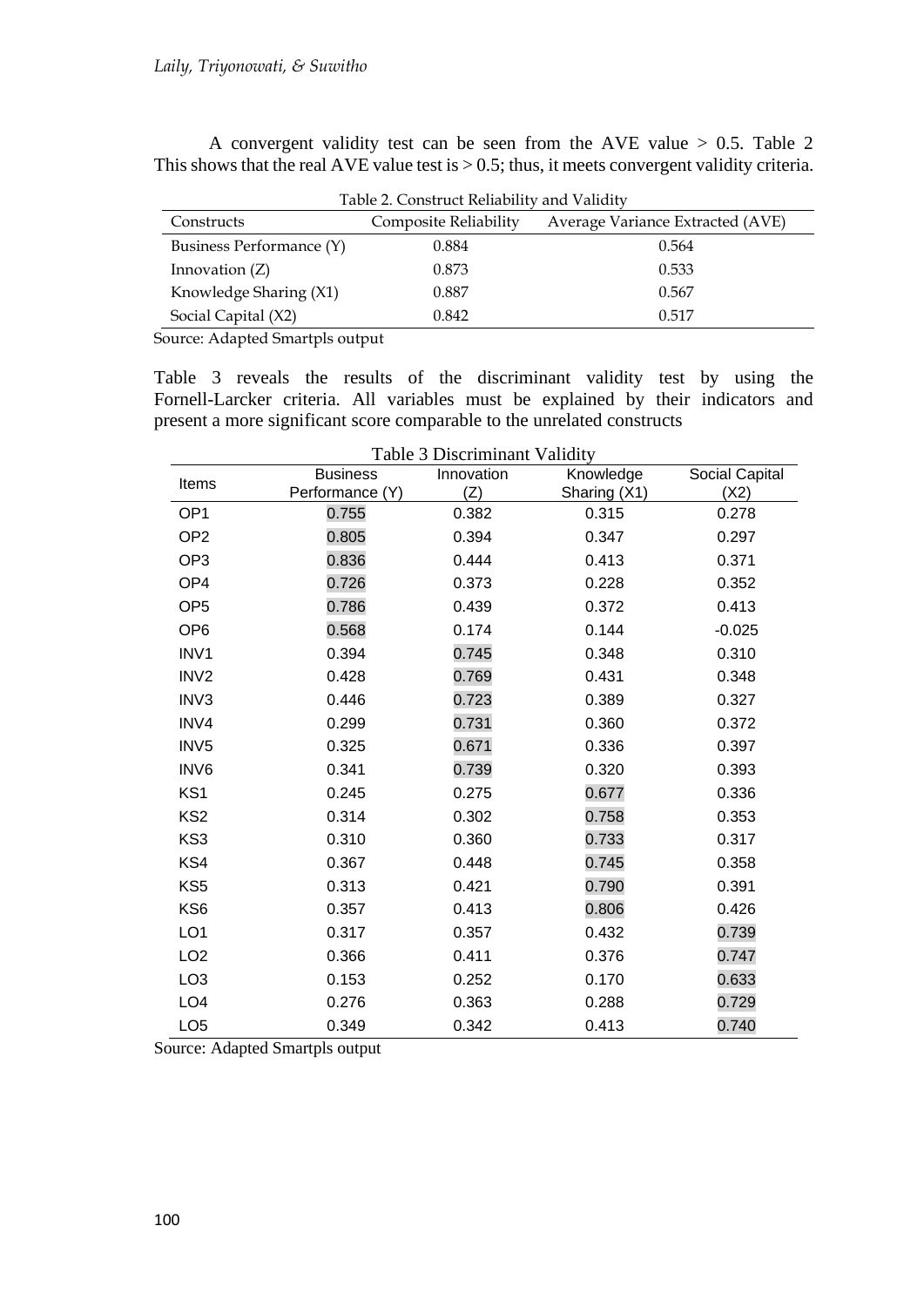

Figure 2. PLS Model

## *Research Hypothesis Test*

After all initial tests of validity, reliability, and model robustness test support the data quality. The study can assess the statistical results in the hypothetical formulations, as in table 4.

| Relationship                                                                                           | Effect |                     |          |
|--------------------------------------------------------------------------------------------------------|--------|---------------------|----------|
|                                                                                                        |        | <b>T</b> Statistics | P Values |
| Knowledge Sharing (X1) -> Business Performance (Y)                                                     | 0.172  | 2.146               | 0.032    |
| Social Capital $(X2) \rightarrow$ Business Performance $(Y)$                                           | 0.171  | 2.029               | 0.043    |
| Knowledge Sharing $(X1) \rightarrow$ Innovation $(Z)$                                                  | 0.345  | 5.924               | 0.000    |
| Social Capital $(X2) \rightarrow$ Innovation $(Z)$                                                     | 0.321  | 5.207               | 0.000    |
| Innovation $(Z) \rightarrow$ Business Performance $(Y)$                                                | 0.344  | 4.647               | 0.000    |
| Knowledge Sharing $(X1) \rightarrow$ Innovation $(Z) \rightarrow$<br>Business Performance (Y)          | 0.119  | 3.819               | 0.000    |
| Social Capital $(X2) \rightarrow \text{Innovation} (Z) \rightarrow \text{Business}$<br>Performance (Y) | 0.110  | 3.187               | 0.002    |
| R Square Business Performance (Y)<br>0.322                                                             |        |                     |          |
| 0.330<br>R Square Innovation (Z)                                                                       |        |                     |          |

Table 4. Hypothesis Test and R Square

Source: Adapted Smartpls output

The results of the research hypothesis test and the effects of the variables shown will be discussed in the following section.

## **DISCUSSION**

The results of the direct influence test prove knowledge sharing on business performance. These results show that the ability of Muslim woman entrepreneurs to share knowledge with other friends and voluntarily receive new knowledge from other friends has a positive impact on business performance.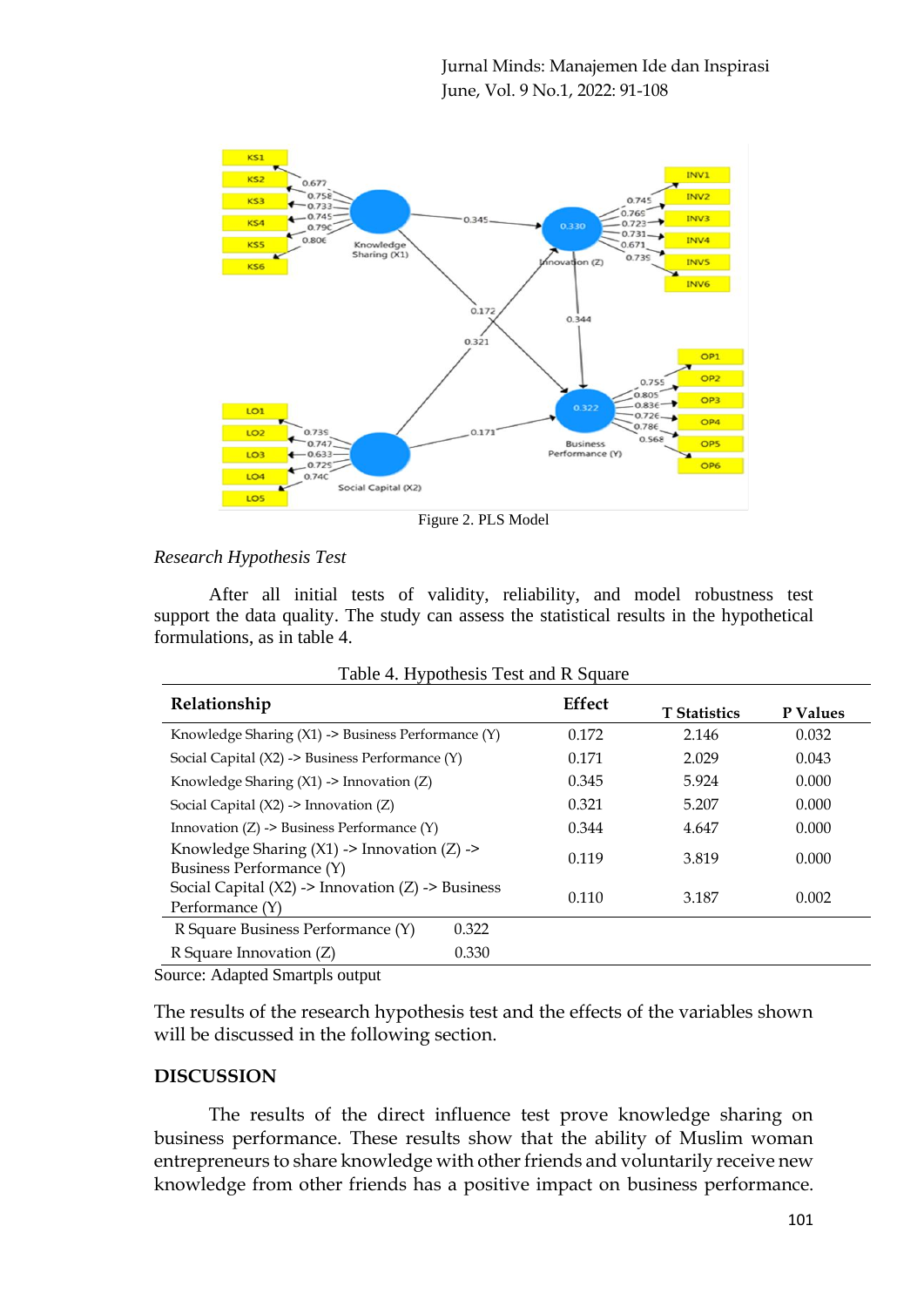Muslim women entrepreneurs who join their communities often attend training courses organized by the government or private parties or share stories about product design ideas with other friends. Training and sharing stories can improve business performance. Trivellas et al. (2015) showed that knowledge Sharing culture could develop new general competencies in individuals or sharpen existing competencies, such as creating new ideas, communicating, interpersonal relationships, prioritizing things, creativity, planning, problemsolving, and teamwork in large corporate organizations. The results of this study are in line with Azadehdel & Ajamshidinejad (2013) and; however, these results do not support Matsongoni and Mutambara (2018).

This study found that Social Capital affects business performance. The increase in social capital increases the performance of Muslim women entrepreneurs. Social capital owned by Muslim women entrepreneurs can quickly gain the trust of stakeholders among people in business, facilitate communication, and reduce disputes between groups. The existence of this trust allows Muslim women entrepreneurs to build assets such as good staff, then access credit for information disclosure, and in the end, can obtain collective action or community support in carrying out their activities. Social capital is simply defined as every relationship that occurs and is built by trust, mutual understanding, and shared values that bind group members to make the possibility of collective action be carried out efficiently and effectively (Cohen, West, & Aiken, 2014), this can be applied as one of the criteria for the success of SMEs. These results are consistent with studies by Kim & Shim (2018) and Harjanti and Noerchoidah (2017). These results do not support the research of Clairdge (2004) and, which states that trust causes disunity in the industry.

Furthermore, Knowledge Sharing affects innovation. The more often Muslim women entrepreneurs do Knowledge Sharing, the more they innovate. Muslim women entrepreneurs provide new knowledge to other Muslim women entrepreneurs who are in need through training or workshops that can improve the abilities and skills of others. Receiving wisdom from other friends will add insight and help improve work. Training and seminars increase their knowledge and ultimately influence innovation patterns. These findings support the statement of Andreeva and Kianto (2011); Gloet and Terziovski (2004); Huang and Li (2009); Ugwu and Justina (2018), Rahman et al. (2009) that companies with high levels of action in knowledge management practices are more likely to offer innovative products and services to their customers.

The study also found that Social Capital affects innovation. Increased social capital coupled with a local wisdom approach will be able to provide creative ideas for innovation. Muslim women entrepreneurs run their businesses by fostering public relations. The relationship between Muslim women entrepreneurs and the community will help the success of Muslim women entrepreneurs in achieving their goals. Through good relationships, mutual trust, and respect, individuals and business groups are willing to exchange and combine knowledge to generate innovation. The results of this study support the research of Matsongoni and Mutambara (2018) but are not in line with the investigation of Cohen et al (2016), and Nahapiet and Ghoslal (1998)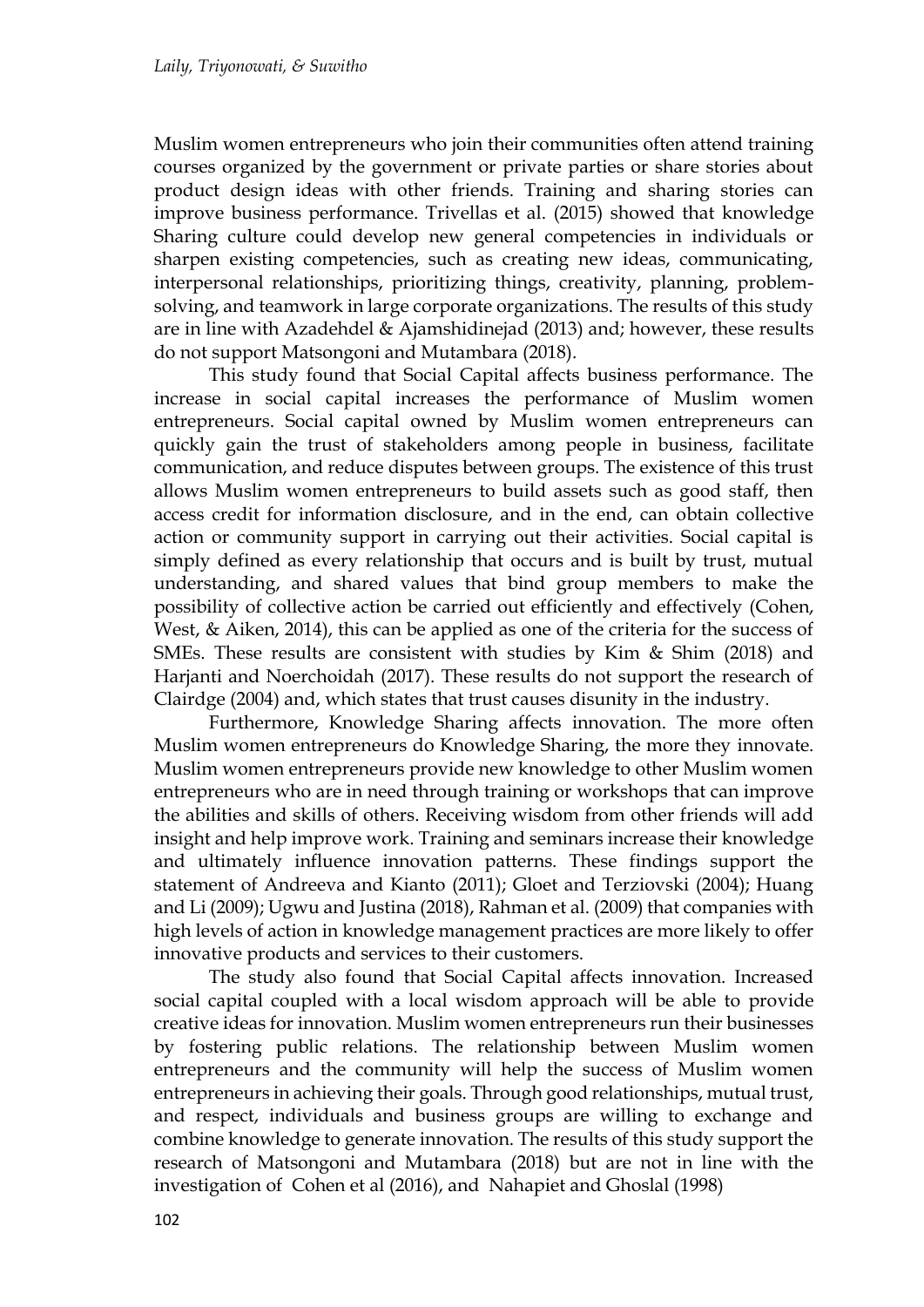The results of the study also found that innovation affected business performance. Innovation behavior raises local cultural wisdom in designing and packaging products and branding to build consumer trust. The ability to try new ideas is done by increasing creativity to find ideas and manifested in the form of innovation. The training that has been obtained enables these Muslim women entrepreneurs to create unique and exciting and innovative product innovations. This finding is in line with the results of research that states that creative and innovative organizations can improve individual and organizational performance and create competitive advantage (Liao &Wu, 2010).

Innovation has a role in the relationship between knowledge sharing and business performance. Invention has been believed to be a variable in improving organizational performance in a competitive business environment. Knowledge sharing has a positive effect on the role of innovation, and innovation can bridge the business performance of SMEs managed by Muslim women. The use of innovation in mediating knowledge sharing can improve the business performance of Muslim women entrepreneurs. The innovation capability in Muslim women`s SMEs is carried out by researching ideas and new production methods to improve their business performance. These results support Afriyie et al. (2020); and Azadehdel and Ajamshidinejad (2013). However, these results do not support Matsongoni and Mutambara (2018).

## **FURTHER STUDY**

This study provides an understanding of how SMEs see Knowledge Sharing, Social Capital, and Innovation that affect Business Performance. Muslim-owned SMEs need to understand the influence of knowledge sharing, social capital, and innovation on business performance because this is a means to determine whether Muslim-owned SMEs in Indonesia are ready to implement knowledge sharing and innovation or not. The ability of Muslim entrepreneurs to run their businesses cannot be separated from their sincerity to share knowledge (Knowledge Sharing) with fellow women who run their businesses. The study results show that knowledge sharing has a positive effect on business performance. Furthermore, social capital becomes essential because it is one of the non-financial factors to develop a business that is more developed and sustainable. The role of innovation in improving business performance is very supportive. The results of this study indicate that knowledge sharing and social capital affect business performance. Innovation can be a bridge between knowledge sharing and social capital on the business performance of Muslimowned SMEs in Indonesia. This study was only conducted on Muslim women entrepreneurs in East Java, so the results cannot be generalized to different regions. Future research is expected to bring culture from the surrounding area.

## **REFERENCES**

Afriyie, N., Melyoki, L. L., & Nchimbi, M. (2020). The Influence of Employee Selfefficacy, Outcome Expectation and Firm Resources on Intrapreneurial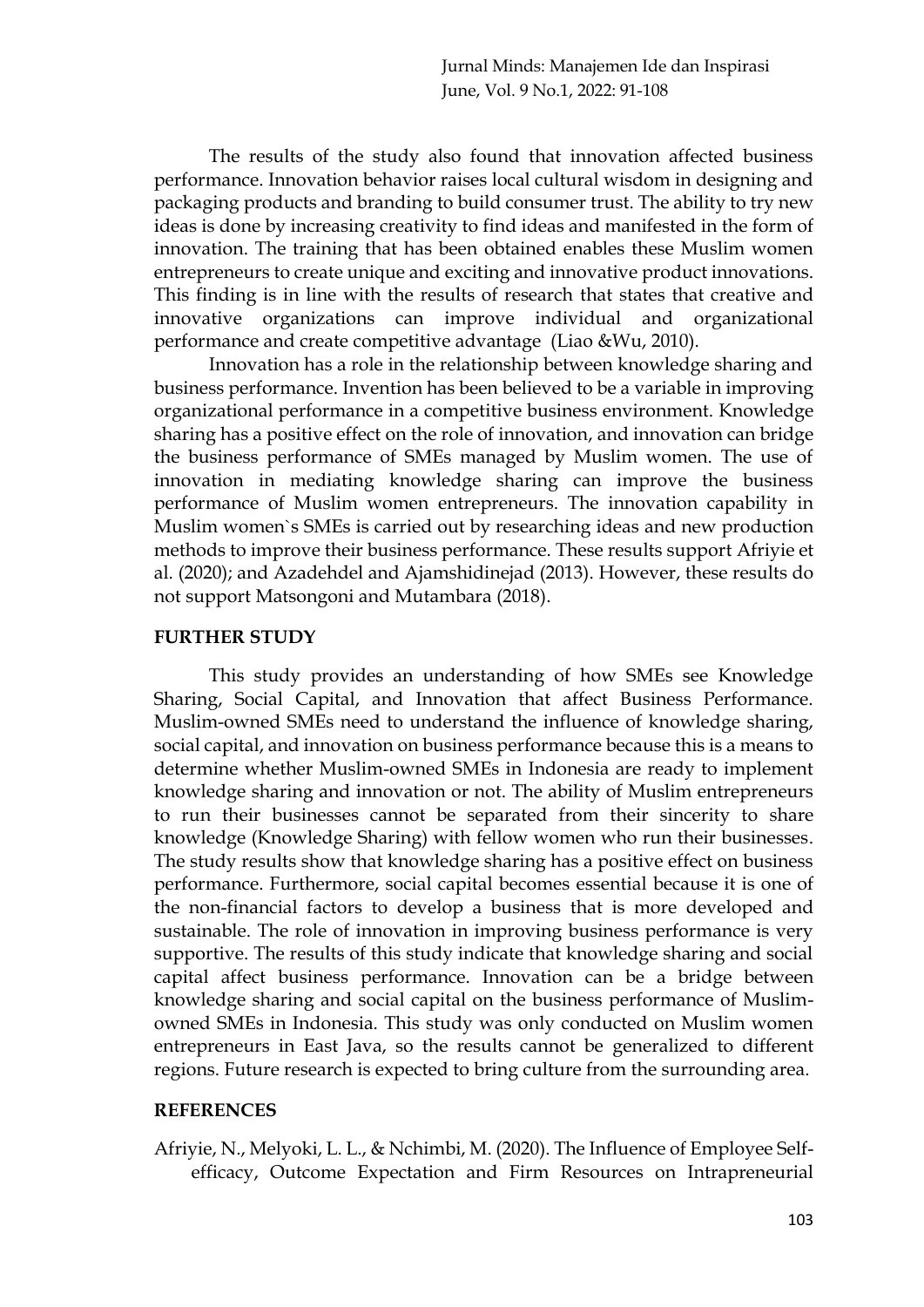Behaviour: Insight from Ghana. *Athens Journal of Business & Economics*, *6*(4), 349–376.

- Akhavan, P., & Hosseini, S. M. (2016). Social capital, knowledge sharing, and innovation capability: an empirical study of R&D teams in Iran. *Technology Analysis & Strategic Management*, *28*(1), 96–113.
- Akram, T., Lei, S., Haider, M. J., & Hussain, S. T. (2016). Exploring the Impact of Knowledge Sharing on the Innovative Work Behavior of Employees: A Study in China. *International Business Research*, *11*(3), 286–193.
- Allameh, S. M., & Abbas, S. K. (2010). The Relationship Between Knowledge Management Practices And Innovation Level In Organizations: Case Study Of Sub\_Companies Of Selected Corporations In The City Of Esfahan. Journal of Business Case Studies, 6(1), 89–98.
- Alhusseini, S., & Elbeltagi, I. (2013). Knowledge Sharing and Innovation: An Empirical Study in Iraqi Private HigherEducation Institutions, International Conference on Intellectual Capital and Knowledge Managementand Organisational Learning: 129 XI. *Kidmore End: Academic Conferences International Limited*, 129–138.
- Amabile, T. (2012). Componential theory of creativity. *Working Paper*. Harvard Business School.
- Andre, B., Ratna, F., & Haris, C. (2015). *Knowledge Management: Strategi Mengelola Pengetahuan agar Unggul di Era Disrupsi*. Jakarta: Gramedia Pustaka Utama.
- Andreeva, T., & Kianto, A. (2011). Knowledge Processes, Knowledge-Intensity and Innovation: a Moderated Mediation Analysis. *Journal of Knowledge Management*, *15*(6), 1016–1034.
- Andriani, N. (2012). Model Hubungan Modal Sosial, Kompetensi Pemasaran (Marketing Intelligence dan Marketing Innovation) dalam Mempengaruhi Kinerja Pemasaran. *Jurnal Aplikasi Manajemen*, *10*(1), 50–59.
- Aristanto, D. B. (2017). Pengaruh Knowledge Sharing terhadap Individual Innovation Capability dan Kinerja Karyawan (Studi pada PT PLN (Persero) Unit Induk Pembangunan Sulawesi Bagian Utara). *Jurnal EMBA: Jurnal Riset Ekonomi, Manajemen, Bisnis Dan Akuntansi*, *5*(2).
- Ariyadi .(2018). Bisnis Dalam Islam .*Jurnal Hadratul Madaniyah,* 5(1),13-26
- Astuti, W., Supanto, F., & Supriadi, B. (2019). Entrepreneurial Skills and SME's Business Performance: Empirical Study Culinary Business. *Journal of Economics and Sustainable Development*, *10*(22), 160–166.
- Aulia, A. (2016). Pengaruh Budaya Organisasi Terhadap Kinerja Karyawan Melalui Knowledge Sharing Sebagai Variabel Intervening (Studi Pada PT Pelabuhan Indonesia III Cabang Tanjung Perak Surabaya). Jurnal Ilmu Manajamen, 4(3), 1–15.
- Azadehdel, M. R., & Ajamshidinejad, M. (2013). The Relationship between Knowledge Sharing, Innovation, and Performance. *Interdisciplinary Journal Of Contemporary Research In Business*, *5*(5), 408–412.
- Bacera, I., Fernandez, & Sabherwal, R. (2010). *Knowledge Management: Systems and Processes*. New York: ME Sharpe.
- Bernardin, H. J., & Russel, J. C. A. (1993). *Human Resources management: An Experimental Approach*. Singapore: Mc. Graw Hill.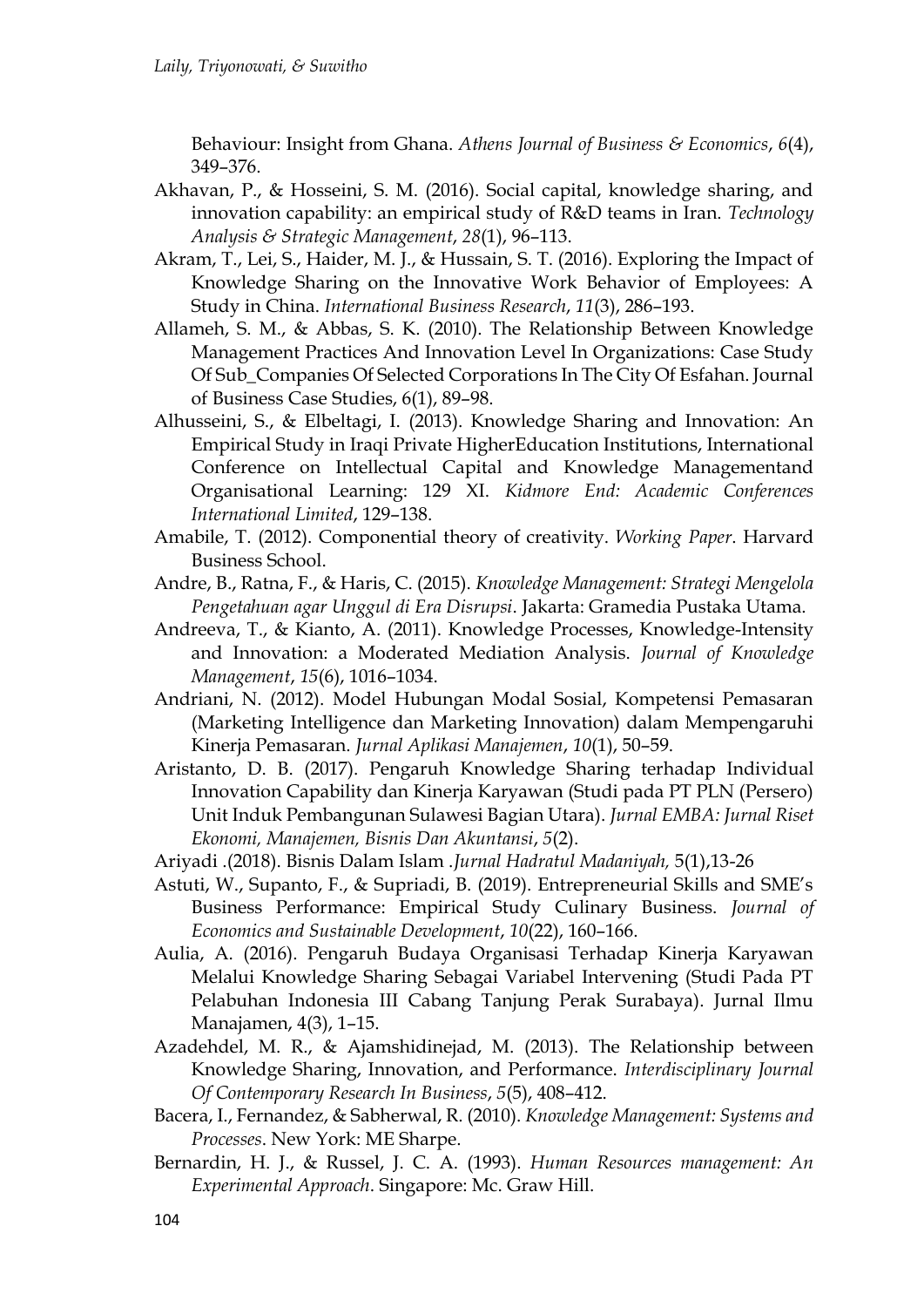- Bourdieu, P. (1986). The forms of capital. In *Handbook of Theory and Research for the Sociology of Education* (pp. 241–258). Westport: Greenwood Publishing Group.
- Bulu, Y. G., Hariadi, S. S., Herianto, A. S., & Mudiyono, F. . (2016). Pengaruh Modal Sosial dan Keterdedahan Informasi Inovasi terhadap Tingkat Adopsi Inovasi Jagung di Kabupaten Lombok Timur Nusa Tenggara Barat. *Jurnal Agro Ekonomi*, *27*(1), 2–21.
- Byars. (1984). *Manajemen Sumber Daya Manusia*. Yogyakarta: Andi Offset.
- Chang, H. H., & Chuang, S. S. (2011). Social capital and individual motivations on knowledge sharing:participant involvement as a moderator. *Information & Management*, *48*(1), 9–18.
- Chung, Y. C., Hsu, Y. W., Tsai, S. C., Huang, H. L., & Tsai, C. H. (2012). The correlation between business strategy, information technology, organisational culture, implementation of CRM, and business performance in a high-tech industry. South African Journal of Industrial Engineering, 23(2), 1–15. https://doi.org/10.7166/23-2-326
- Cohen, P., West, S. G., & Aiken, L. S. (2014). *Applied Multiple Regression/Correlation Analysis for the Behavioral Sciences*. New York: Psychology Press. https://doi.org/https://doi.org/10.4324/9781410606266
- Coleman, J. S. (1999). *Foundations of Social Theory*. Cambridge: Harvard University Press.
- Claridge, T. (2004) Social Capital and Natural Resource Management. Master's Thesis, University of Queensland, Brisbane, Australia.
- Efawati, Y. (2020). The Influence of Working Conditions, Workability and Leadership on Employee Performance. *International Journal Administration Business & Organization*, *1*(3), 8–15. Retrieved from https://ijabo.a3i.or.id/index.php/ijabo/article/view/40%0A
- Eklinder-Frick, J., Eriksson, L., & Hallén, L. (2014). Multidimensional social capital as a boost or a bar to innovativeness. *Industrial Marketing Management*, *43*(3). https://doi.org/10.1016/j.indmarman.2013.12.014
- Fairoz, F. M., Hirobumi, T., & Tanaka, Y. (2010). Entrepreneurial Orientation and Business Performance of Small and Medium Scale Enterprises of Hambantota District Sri Lanka. Asian Social Science, 6(3).
- Ferdinand, A. T., & Fitriani, L. K. (2015). Acculturative Iconic Product Attractiveness and Marketing Performance. *Journal of Global Strategic Management*, *9*(2), 15–23.
- Field, J. (2010). *Modal Sosial*., Kreasi Wacana. Bantul. Yogyakarta.
- Ghozali, I. (2014). *Konsep dan Aplikasi Dengan Program AMOS 22.0 Update Bayesian SEM*. Semarang: Universitas Diponegoro.
- Gloet, M., & Terziovski, M. (2004). Exploring the relationship between knowledge management practices and innovation performance. Journal of Manufacturing Technology Management, 15(5), 402-409. *Journal of Manufacturing Technology Management*, *15*(5), 402–409. https://doi.org/10.1108/17410380410540390
- Hair, J. F., Anderson, R. E., Tatham, R. L., & Black, W. C. (2010). *Multivariate Data*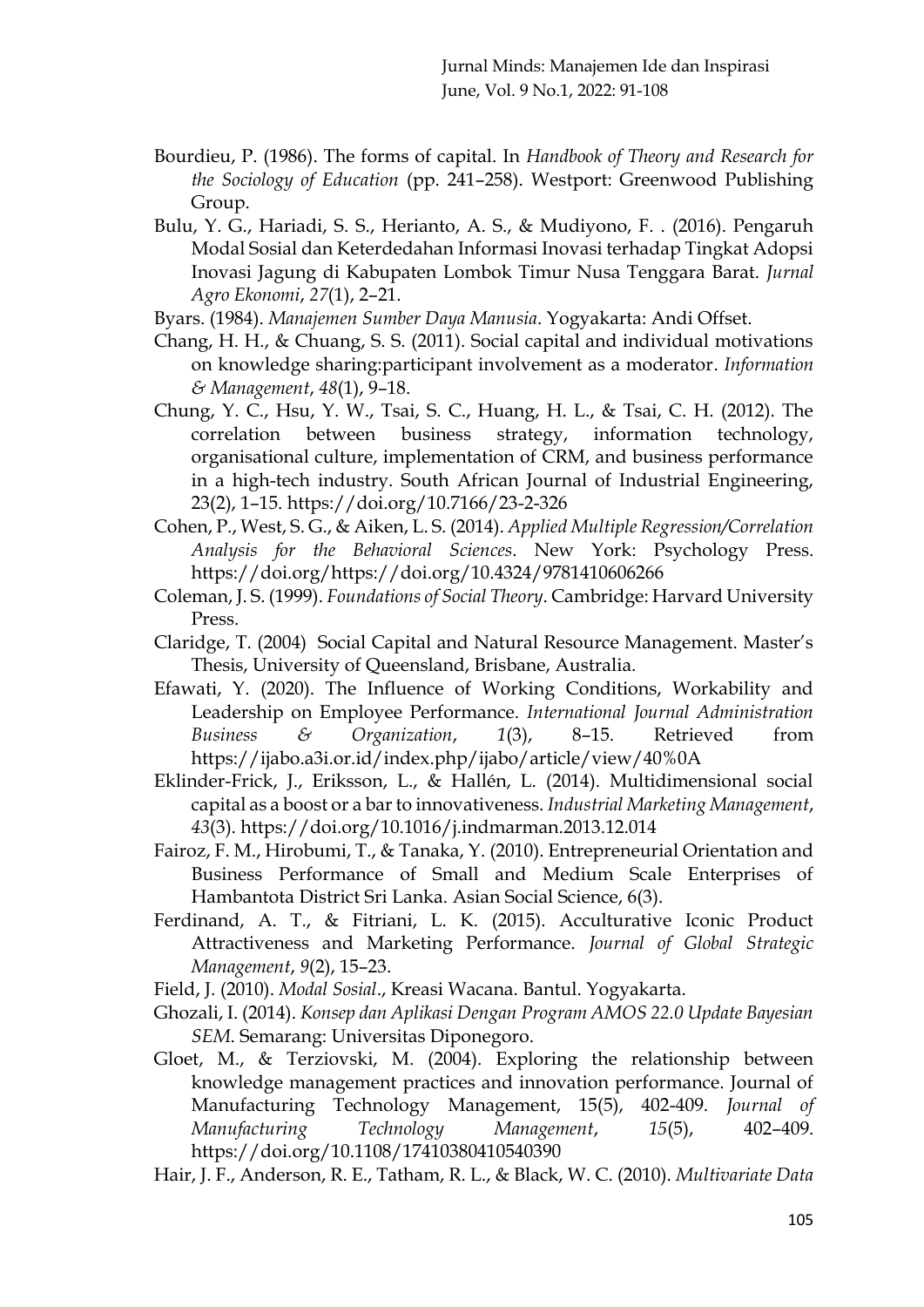*Analysis* (6th ed.). New Jersey: Prentice Hall.

- Harjanti, D., & Noerchoidah. (2017). The Effect of Social Capital and Knowledge Sharing on Innovation Capability. *Jurnal Manajemen Dan Wirausaha*, *19*(2), 72–78.
- Hartono, R., Soegianto, & Hindarwati, N. (2013). Analisis Pengaruh Modal Sosial dan Orientasi Kewirausahaan terhadap Kinerja Kewirausahaan pada PT Mentari Esa Cipta. *Tesis*. Universitas Bina Nusantara. [http://library.binus.ac.id/Collections/ethesis\\_det...](http://library.binus.ac.id/Collections/ethesis_detail.aspx?ethesisid=2013-1-00127-MN)
- Hassan, N., & Raziq, A. (2019). Effects of knowledge management practices on innovation in SMEs. *Management Science Letters*, *9*(7), 997–1008.
- Hernández-Carrión, C.; Camarero-Izquierdo, C.; Gutiérrez-Cillán, J.(2020) The internal mechanisms of entrepreneurs' social capital: A multi-network analysis. *Business Research Quartely* , 23, 1-19
- Hsiao, Y.-C., Chen, C.-J., & Chang, S.-C. (2011). Knowledge management capacity and organizational performance: the social interaction view. *International Journal of Manpower*, *32*(5/6), 645–660.
- Huang, J. W., & Li, Y. H. (2009). The mediating effect of knowledge management on social interaction and innovation performance. *International Journal of Manpower*, *30*(3), 285–301.
- Kim, N.; Shim, C. (2018). Social capital, knowledge sharing and innovation of small- and medium-sized enterprises in a tourism cluster. International Journal Contemporer Hospital Management. 30, 2417–2437.
- Khoironi, F. E., & Saskara, I. A. N. (2017). Analisis Pengaruh Kurs Dollar, Inflasi, dan Produksi terhadap Ekspor Ikan Hias di Provinsi Bali. *E-Jurnal Ekonomi Pembangunan Universitas Udayana*, *6*(3), 337–361.
- Khoirrini, L., & Kartika, L. (2016). Pengaruh Modal Insani dan Modal Sosial terhadap Kinerja (Studi Kasus Usaha Kecil dan Menengah (UKM) Makanan dan Minuman Kota Bogor). *Jurnal Manajemen Dan Organisasi*, *5*(3), 244. https://doi.org/10.29244/jmo.5.3.244-257
- Laily, N., & Dewi, W. (2018). The Key Success Female Entrepreneurs Batik Jonegoro in Indonesia. *International Journal of Business Administration*, *9*(2), 67–79.
- Lin, H. F. (2007). Knowledge Sharing And Firm Innovation Capability: An Empirical Study. *International Journal of Manpower*, *28*(3/4), 315–332.
- Liao, S., and Wu, C., 2010, "System perspective of knowledge management , organizational learning , anorganizational innovation ", Expert Systems with Applications, 37 (2)
- Tobing, P. L. (2007). Knowledge Management: Konsep, Arsitektur dan Implementasi. Yogyakarta: Graha Ilmu.
- Matsongoni, H., & Mutambara, E. (2018). An assessment of informal SMEs' potential in an African economy – theoretical and conceptual framework. *Public and Municipal Finance*, *7*(2), 1–13. https://doi.org/http://dx.doi.org/10.21511/pmf.07(2).2018.01
- Mehrabani, L. V., & Hassanpouraghdam, M. B. (2012). Developmental variation of phenolic compounds in fruit tissue of two apple cultivars. *Acta Scientiarum Polonorum Technologia Alimentaria*, *11*(3), 259–264.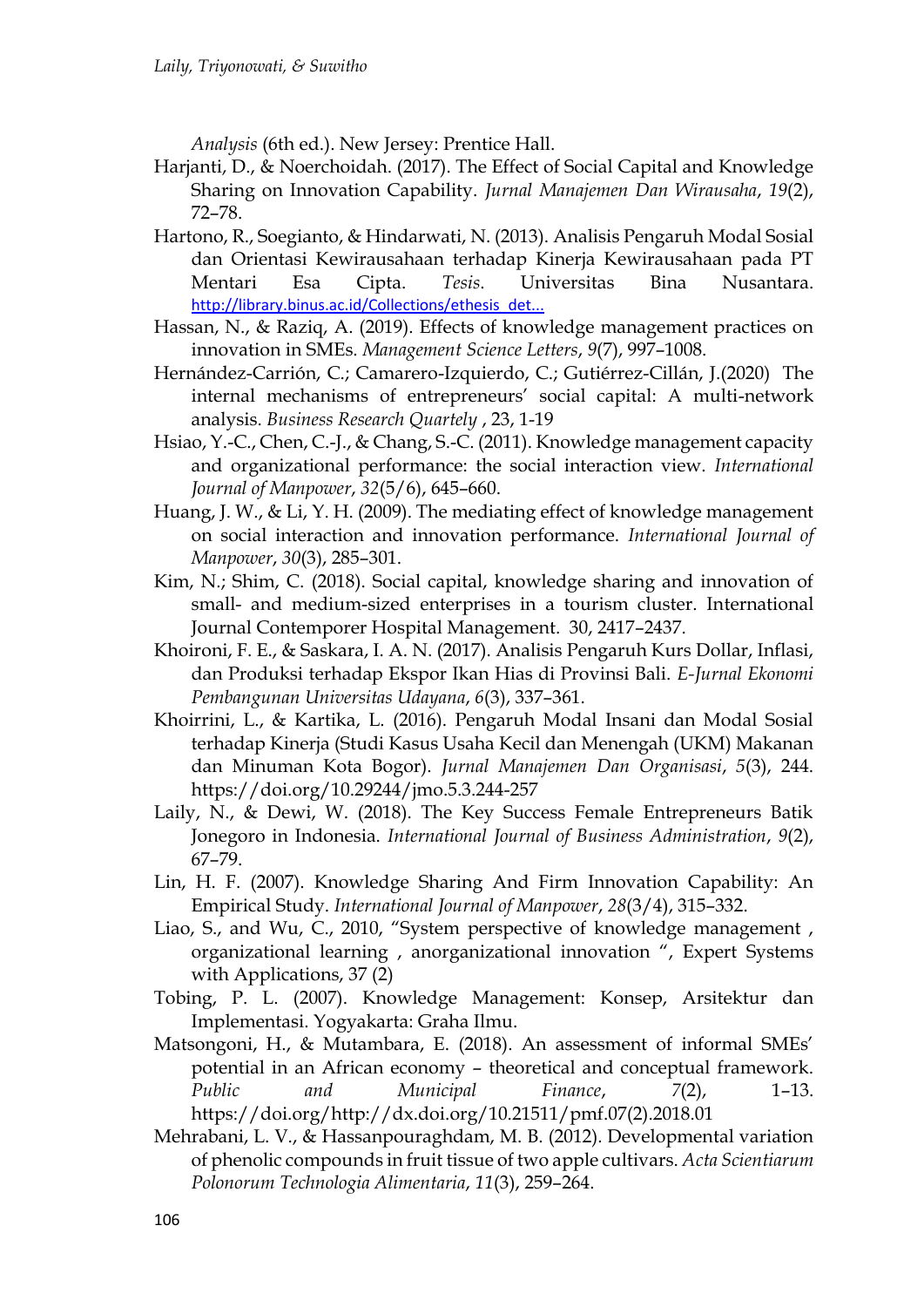- Nonaka, I. (1991). The Knowledge-Creating Company. *Harvard Business Review*, *69*(6), 96–104.
- Nahapiet, J., & Ghoshal, T. (1998). Social capital, intellectual capital, and the organizational advantage. Academy of Management Review, 23, 242-266.
- O'sullivan, D., & Abela, A. V. (2007). Marketing performance measurement ability and firm performance. *Journal of Marketing*, *71*(2), 79–93.
- Osman, S., Shariff, S. H., & Lajin, M. N. A. (2016). Does Innovation Contribute to Employee Performance? *Procedia - Social and Behavioral Sciences*, *219*, 571–579. https://doi.org/https://doi.org/10.1016/j.sbspro.2016.05.03
- Pangil, F., & Chan, J. M. (2014). The mediating effect of knowledge sharing on the relationship between trust and virtual team effectiveness. *Journal of Knowledge Management*, *18*(1), 92–106.
- Patterson, L. A., & Koller, C. A. (2011). Diffusion of Fraud Through Subprime Lending: The Perfect Storm. In M. Deflem (Ed.), *Economic Crisis and Crime* (pp. 25–45). Emerald Group Publishing Limited. https://doi.org/10.1108/S1521-6136(2011)0000016005
- Permatasari,S.A&Nafik,M.(2015). Perilaku Bisnis Muslimah: Muslimah Berkeluarga Anggota IWAPI Di Kota Surabaya.*JESTT* . 2(11), 896-911
- Pratono, A.H.; Saputra, R.S.; Pudjibudojo, J.K. (2016) The social capital and firm performance: Evident from Indonesia small businesses. International Journal Economic Finance , 6, 47–50.
- Rahman, S., Laosirihongthong, T., & Sohal, A. S. (2010). Impact of lean strategy on operational performance: a study of Thai manufacturing companies. Journal of Manufacturing Technology Management, 21(7), 839–852.
- Razaka, N. A., Pangil, F., Zin, M. L. M., Azlina, N., Yunus, M., & Asnawi, N. H. (2016). Theories of Knowledge Sharing Behavior in Business Strategy. *Procedia Economics and Finance*, *37*(2016), 545–553.
- Robbins, L. J. (2018). *Manajemen Sumber Daya Manusia*. Jakarta: Penerbit PT Kencana.
- Ruslan, R. (2017). *Metode Penelitian Public Relations & Komunikasi*. Jakarta: Raja Grafindo Persada.
- Saenz, J, Aramburu, N & Rivera, O (2009) , 'Knowledge sharing and innovation performance: A comparison between high-tech and low-tech companies', Journal of Intellectual Capital, 10(1), 22-36.
- Scarborough, H., Swan, J., & Preston, J. (1999). *Knowledge Management: A Literature Review*. London.
- Soenjoto, W. P. P. (2016). Manifestasi MLM dalam Perspektif Syariah terhadap Paradoks dan Euforia Masyarakat Indonesia. *At-Tahdzib: Jurnal Studi Islam Dan Muamalah*, *4*(1), 71–91.
- Sukaatmadjaa, I. P. G., Yasa, N. N. K., Rahyudaa, H., Agung, M. S., & Dharmanegara, I. B. (2021). Competitive Advantage to Enhance Internationalization and Marketing Performance Woodcraft Industry: A Perspective of Resource-Based View Theory. *Journal of Project Management*, *6*, 45–56.
- Shahin, A.; Pool, J.K.;& Amani, M. (2014) . The effect of organisational factors of